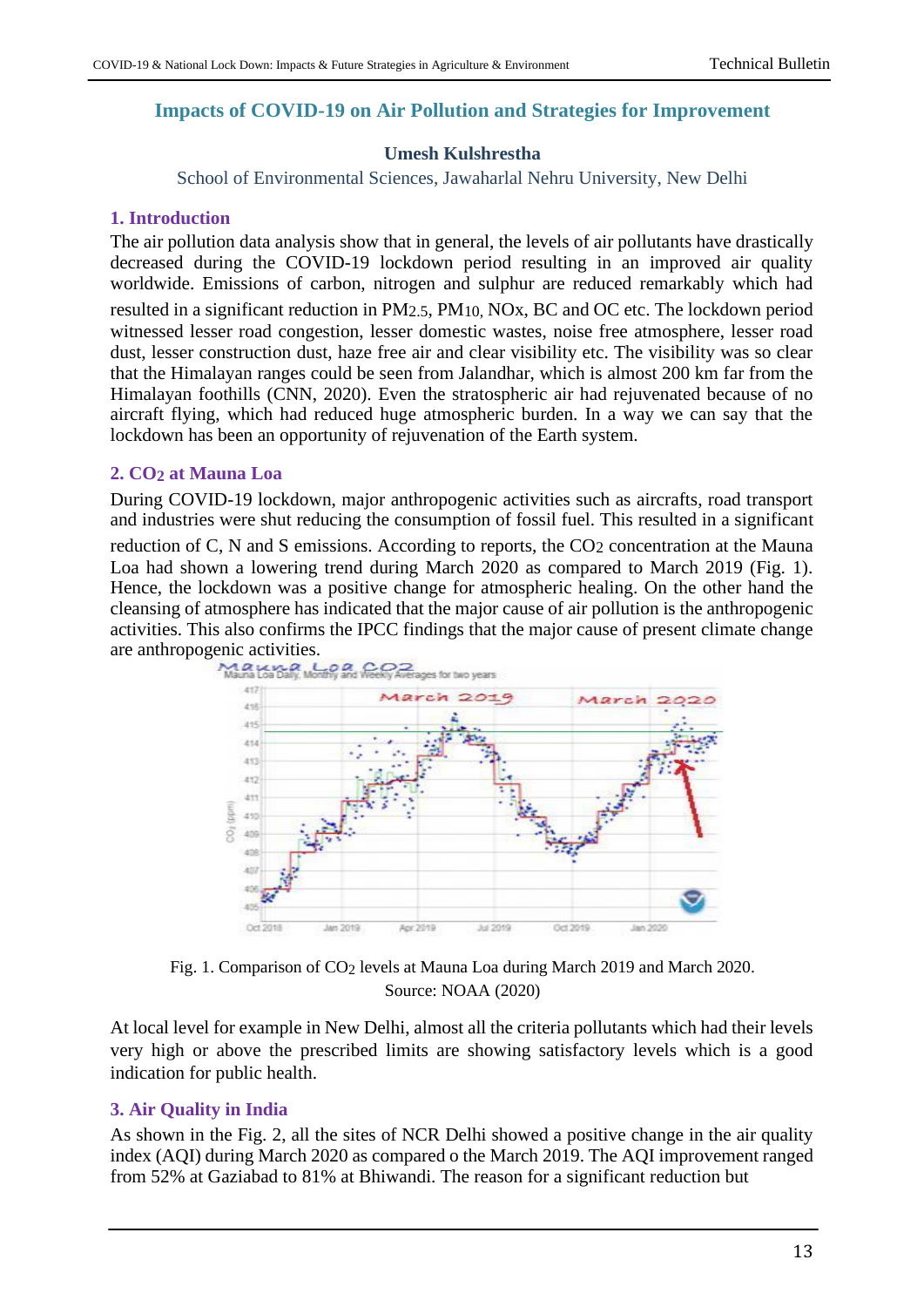lesser than other sites may be attributed to its population density which allows indoor domestic emissions. However, in case of Khanna site, the reason of lesser improvement (55%) is different from the Khanna site, which was already having better air quality (AQI=75) and the lockdown could contribute a little to the pollution cut at this cleaner site.

| CITY                    | AQI (25-27 MAR)<br>2019 | <b>AQI (25-27 Mar)</b><br>2020 | <b>CHANGE</b><br>96 |
|-------------------------|-------------------------|--------------------------------|---------------------|
| <b>BHIWADI</b>          | 221                     | 42                             | $-81$               |
| <b>MANDI GOBINDGARH</b> | 149                     | 42                             | $-72$               |
| <b>MANESAR</b>          | 158                     | 46                             | $-71$               |
| <b>GHAZIABAD</b>        | 168                     | 81                             | $-52$               |
| <b>KHANNA</b>           | 75                      | 34                             | $-55$               |
| <b>NOIDA</b>            | 141                     | 71                             | $-50$               |
| <b>BALLABHGARH</b>      | 217                     | 51                             | $-76$               |

Fig. 2. Air Quality Index (AQI) at selected site in NCR Delhi. Source: CPCB (2020.

The AQI for PM2.5 was 238 at Anand Vihar before the lockdown, which fell down to 97 during the lockdown. Similarly, the AQI of PM2.5 was recorded as 101 during the lockdown at the DTU site as compared to 244 before the lockdown.

# **4. Reactive Nitrogen (Nr) Pollution**

NH3 and NO2 are the major atmospheric gases, which contribute to a large fraction of Nr species. The air quality index (AQI) for NO2 was 75 at Anand Vihar site in Delhi before the lockdown, which was recorded as 31 during the lockdown period. Similarly, NO<sub>2</sub> AQI at DTU site in Delhi was 48 before the lockdown, which came down to 18 during the lockdown. The reduction of air pollution is seen across India. Maharashtra too had lower NO2 levels during lockdown (CBCBENVIS, 2020). Therefore, the COVID-19 lockdown period is revealing the truth that the air pollution problem was largely associated with fossil fuel combustion sources. Around -18% fuel use was recorded during March 2020 as compared to March 2019.

# **5. Ozone Pollution**

According to the reports the ozone hole is healing at Antarctica. That is probably due to the decrease in the ozone quenching precursors. There are reports about increased ozone levels in urban areas in India during COVID-19 lockdown. This is partially due to the decrease in NOx and VOCs as the automobile transport and industrial emissions are almost negligible. But partially it is also due to lesser plastic burning. In case of Delhi National Capital Region of Delhi, a ban on plastic wastes burning was imposed by the Environmental Pollution Control Authority (EPCA) in 2018 which resulted in reduction in hydrochloric acid and chlorine emissions (Park, 1977). In the absence of chlorine, the ozone destruction is reduced which is seen as spikes in ozone concentrations (Kulshrestha and Mishra, 2019). Also, the closing of illegal factories of pyrolysis oil extracted from old tires, in the north-west NCR also contributed to the reduced air emissions of HCl, chlorine and soot etc. Hence, due to HCl/Cl2 and NO